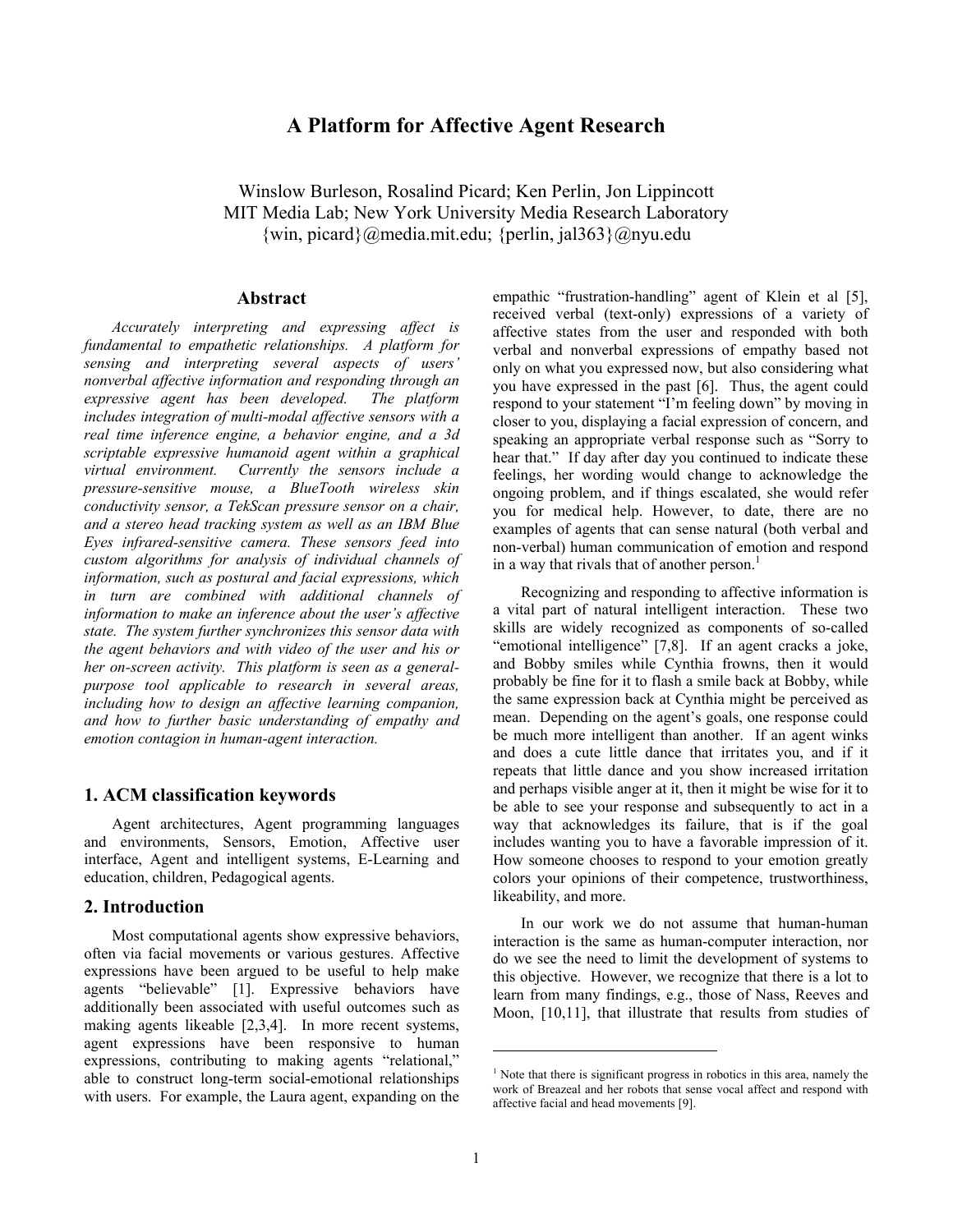

**Figure 1: Learning Companion "Casey" being developed with new affective agent platform.** 

human-human interaction can usefully inform the design of human-computer interaction.

 One example that illustrates the importance of an appropriate affective response is that of Robinson and Smith-Lovin, [12] who described how if a person responds positively to something bad happening, then you will like them less. Alternatively, if they respond in a way that is affectively congruent, then you will like them more. These findings sound supportive of the current approach in pedagogical agent research where the character smiles when you succeed and looks disappointed if you make a mistake or fail. However, it is also known that pre-school subjects smile as much after failure as they do after success [13]. We have also found that adults sometimes smile after failure, in our studies of task load in driving situations when a subject makes a simple math mistake (while talking on the phone while driving). In other words, the human expression is not necessarily affectively congruent with the task, so it is unclear what the agent expression should be if it is to be perceived empathetically. In human-human interactions it is important to realize that there are several different conditions for smiles, including nervous, humor, and success. We expect that such interactions will also hold true for human-agent interactions. However, to achieve deeper understanding of such interactions requires new advances, namely the development of technology that can recognize and respond in real time to affect.

Consider, for example, the scientific challenge of understanding the role of affect when coaching a learner to solve a difficult puzzle. One of our colleagues, Barry Kort, has been coaching children for nearly twenty years with puzzles such as the Tower of Hanoi (a stack of disks on one of three poles, where the goal is to move the stack to another pole, one disk at a time, without ever placing a larger disk on top of a smaller.). Through his interactions, he has developed several hypotheses about how emotion is communicated during learning and how it interacts with learning; however, when he is standing together with a learner, he is unable to precisely and repeatedly measure and respond objectively to students' affective expression to confirm his theory. For example, he is unable to control his own facial and postural expressions and whether or not they mirror those of the learner. Meanwhile, it is known that not only overt facial expressions, but also subtle aspects of body movement such as mirroring of body position have been shown to be an important part of interpersonal relationships, constituting one of the non-verbal channels of expression, interpretation, and communication [14]. In order to develop theories of how affect influences learning, advances are needed to enable researchers to sense and respond to such movements in precise and controllable ways. While most people cannot bring all these movements under precise control, a computational agent can. Thus, this new platform should enable fundamental scientific investigations of the role of affect in a wide array of interactions, including learning.

This paper describes a state of the art platform designed for such investigations. The paper is structured as follows. The next Section overviews the architecture of the platform. The subsequent two Sections will describe the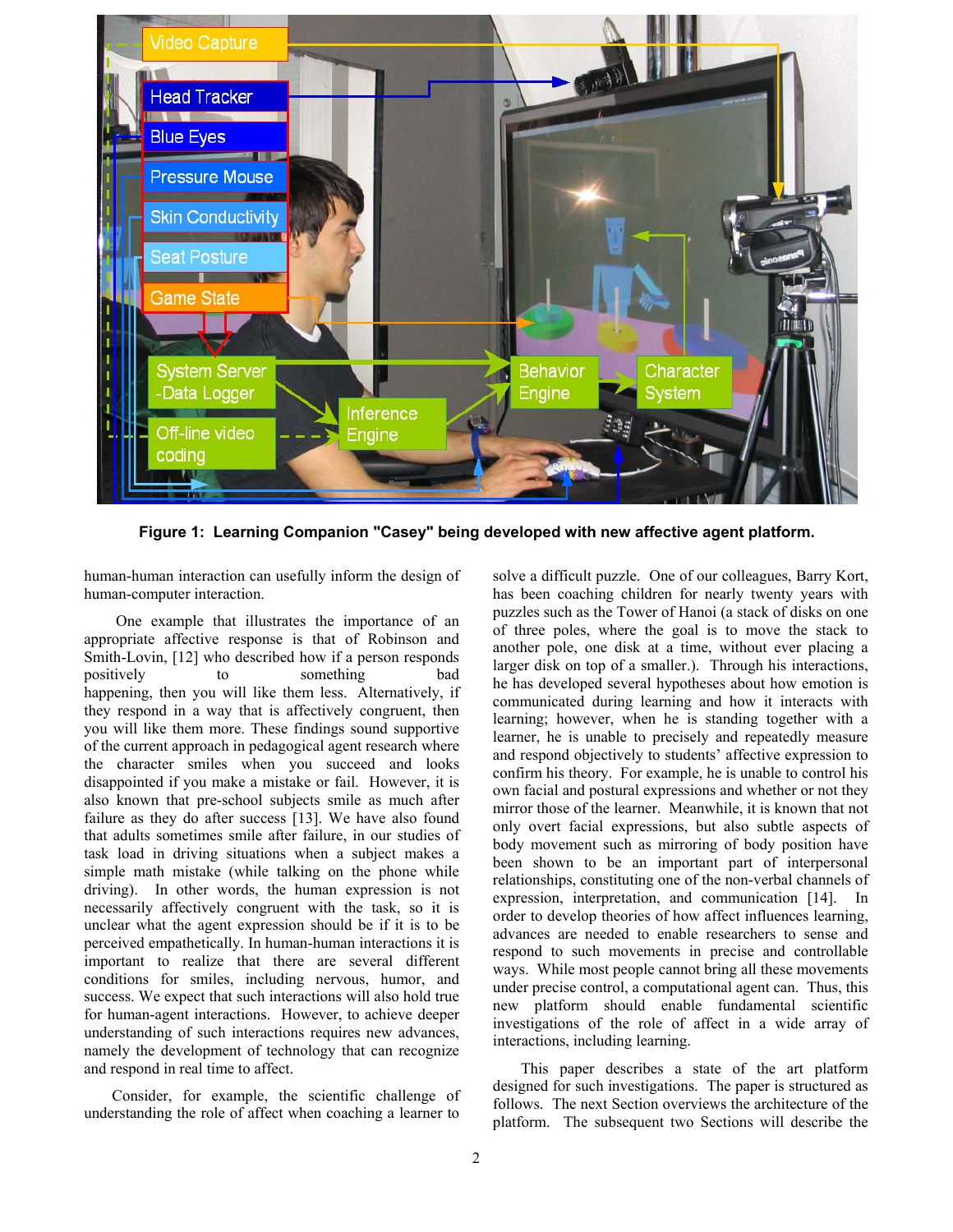affect recognition system, followed by the expressive *character system*. Finally, we will describe a few planned research applications of the platform.

# **3. Architecture**

The research platform and architecture we are developing focuses on the sensing and analysis of signals related to affect, and on the ability to interpret and respond to these, in real time, with an expressive scriptable agent. While our first research objective is to construct a system that lets us explore the role of empathy in the development of affective learning companions, we also see that this system can enable new opportunities to extend and apply many important findings of the social sciences. Thus, we have in mind several general system features as well as specific particular system features that will appear to a user to be a learning companion.

 The platform consists of an architecture for the integration of multi-modal affective sensors; a real time *inference engine*; a *behavior engine*; and a 3d scriptable expressive humanoid agent within a graphical virtual environment (see Figure 1). The user sits in front of a wide screen plasma display. On the display appears an agent and 3d environment. The user can interact with the agent and can attend to and manipulate objects and tasks in the environment. The chair that the user sits in is instrumented with a high-density pressure sensor array and the mouse detects applied pressure throughout its usage. The user also wears a wireless skin conductivity sensor on a wristband with two adhesive electrode patches on their hand and forearm. Three cameras in the system, a video camera for offline coding, the blue-eyes facial action units camera, and a stereo-head tracking camera, record and sense additional elements of human behavior.

Our approach to recognizing affect is a multi-modal one, not restricting the inference to any one channel (e.g. only facial expression) but rather sensing a broad spectrum of information and applying techniques from psychophysiology, emotion communication, signal processing, pattern recognition, and machine learning, to make an inference from this data. Since any given sensor will have various problems with noise and reliability, and will contain only limited information about affect, the use of multiple sensors should also improve robustness and accuracy of inference. Recent work on multi-modal affective sensing has shown this to be an effective strategy in the development of affective sensing [15].

 Affect sensing is integrated into this system as follows. Each sensor sends its signal via a socket to the *system-server & data logger*. Upon receipt of a signal a time stamp is generated and the data is stored in a local text file. This text file is then submitted to the *inference engine*, which has previously been trained on pilot subject data for relevant affective state identification through semisupervised machine learning. In the case of a learning companion the *inference engine* will be trained to identify

states such as frustration, interest or boredom, and pleasure, among others. The *inference engine* generates the state information that along with the relevant sensor-data, is submitted to the *behavior engine*.

The *behavior engine* in turn further interprets the state information and the sensor-data to generate real-time interactions from a repertoire of pre-scripted behaviors as well as through the direct generation of "serendipitous/realtime/new interactions". The pre-scripted behaviors are composed of a sequence of actions and timing commands, and together represent the "behavior space" [16]. Since multi-threaded action procedures, where actions can occur simultaneously, are also supported by the *character system* these can be initiated and controlled through variables by the *behavior engine*. This approach enhances Lester's "dynamic behavior sequencing", by incorporating intersequence restructuring of pre-scripted behaviors. This allows for the character to pursue an action such as looking from the user to an object and back while nodding or shaking their head concurrently. In a pre-scripted sequence, the decision to nod or shake the character's head is determined by variables controlled by the *behavior engine*. An obvious time for the use of a pre-scripted behavior is when a learning companion initiates the "introduction" script when a user first sits in the chair. The introduction script has the character introduce his/herself engage in small talk and present the Towers of Hanoi activity. Scripted behaviors mediated by the *behavior engine* are seen as "empathic interactions" but are likely to be less rich than "serendipitous interactions".

One example of a "serendipitous interaction" is the development of "shared attention" for an action or object. This can occur when a learning companion looks at the same place, in the virtual or physical environment as the user is looking. The companion will look at the user and then return its gaze to the point of shared interest. The *behavior engine* will decide if developing "shared attention" is likely to be appropriate based on its previous behaviors, the current task-state, and affective sensor readings. Another example of an unscripted interaction is the generation of "reciprocal facial expressions" based on the facial action unit analysis of blue-eyes. When the *behavior engine* is presented with information from the *inference engine* that there has been a smile, frown, or indication of frustration it will decide if and for how long the character's expression should mirror the user. Both of these are seen as "empathic interactions" that are facilitated to a greater extent by the multi-modal sensor system than by a more traditional/impoverished system.

The character is an approachable blockish humanoid. It is situated in an OpenGL environment that can be manipulated both by the character and by the user. For the learning companion scenario the objects in this environment are a table and a Towers of Hanoi puzzle. The user mouse interactions and the task-state of this puzzle are treated as sensor input provided to the *behavior engine* for the construction of further behavioral directives. In this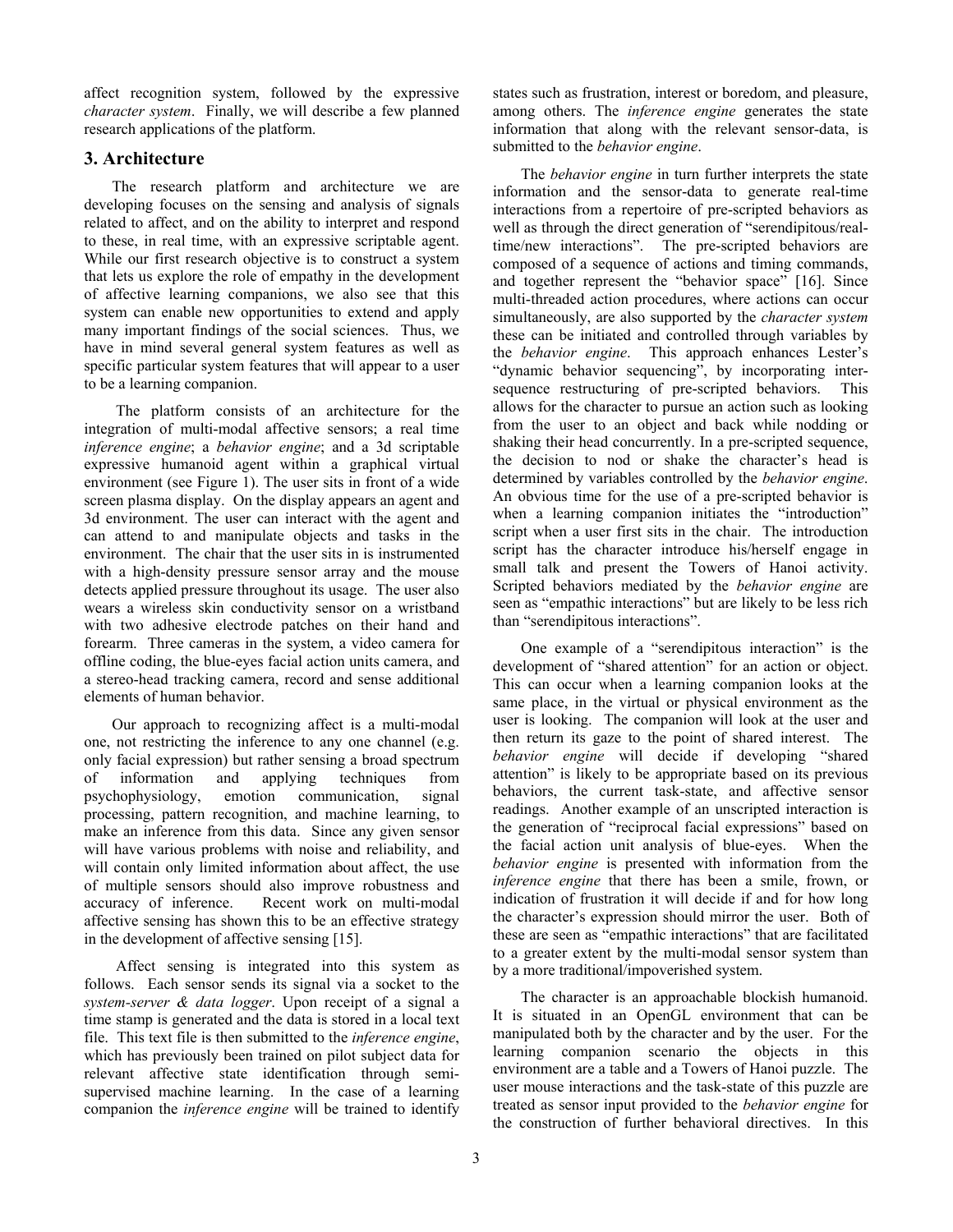description we have tried to emphasize that the agent and environment are both scriptable and under dynamic control at the same time. There are general macro-scale scripts such as "introduction", "first-intervention", "response-tofrustration", "intervention-during-frustration", "responseto-progress" and "celebration-of-success". There are also meso-scale decisions made within these scripts, based on *behavior engine* variables. This structure provides the ability for real-time subtle interactivity concurrent with the macro-level scripts. This ability is useful in the development of interactions, such as the "shared-attention" and "reciprocal facial expressions" described above and in the direct mirroring by the agent of posture as sensed by the seat and head tracking systems (slumping or leaning forward). This shared level of control is discussed further in a later section of this paper.

While non-verbal interactions are important the system does support verbal interactions through pre-generated TTS dialogue. Wav files generated using NextUp.com's TextAloudMP3 product, [17] are called upon by the *behavior engine* and through the presentation of text bubbles presented above the character. It allows for users to respond through clicking on multiple-choice text responses and by clicking on objects in the environment such as the puzzle disks and poles in response to questions (see Figure 2). This type of asymmetric text and voice based interaction, while not as ideal as a (future) symmetric natural language processing system, has been shown to be effective for "Laura" the physical trainer agent [18].

The current architecture is modular, and in the future could be augmented in various ways, several of which we'll describe briefly here. The control and dynamic generation of appropriate behavior is an ongoing focus of the development of agents [16]. In terms of real time interaction, the BEAT System [19], focusing on dynamic generation of appropriate physical rapport (body language) synchronized with verbal discourse, and the COLLAGEN system's discourse models emphasize the importance of immediacy and responsiveness [20]. While the character does not have discourse planning or BEAT-Shaping for its gestures and rapport, these are important future considerations. As our system develops we hope to integrate elements of these approaches into the modular platform*.* 

The current architecture treats the user's affective and other behavioral information as an input that, over various time scales, is mapped to one of several outputs via a set of probabilistic as well as rule-based mechanisms. The machine learning that it uses is currently via offline processes that require designer intervention. One key area of future augmentation would involve giving the system on line learning mechanisms, so that it can modify its display rules based on what appears to be working for a particular user, and improve its responses while interacting with that user.



**Figure 2. Character dialogue.** 

Lastly, the current architecture mechanisms do not construct a persistent model of the user's affective state or other characteristics; instead, the system uses fixed methods for responding to affective cues. For future real-world application development, the platform will benefit from these and possibly other more complex adaptive mechanisms.

Although we are very interested in these augmentations, the aim of this version of the platform is to enable careful control of system responses to test various theories about affective responses in learning. Thus, for the first version we want the mappings to be fixed, in order to provide explicit and direct, repeatable control at a level that can facilitate answering basic scientific questions about affect communication.

# **4. Affective sensing and inference**

Existing agent systems typically infer human affect by sensing and reasoning about the state of a game or an outcome related to an action taken by the user within the computing environment. Use of such an approach is illustrated by the pedagogical agent COSMO, who applauds enthusiastically and exclaims "Fabulous!" if the student takes an action that the agent infers as deserving of congratulations [21]. One can imagine cases where this would be warmly received and perhaps reciprocated with a smile by the user, and cases where it would not.

While reasoning based on a user's directly input behaviors is important and useful, it is also limited. For example, COSMO has no ability to see how the user responds nonverbally to its enthusiasm: did the user beam with pride, or did she frown and perhaps roll her eyes, as if to say that COSMO's response was excessive, or otherwise inappropriate. If the latter, it might be valuable for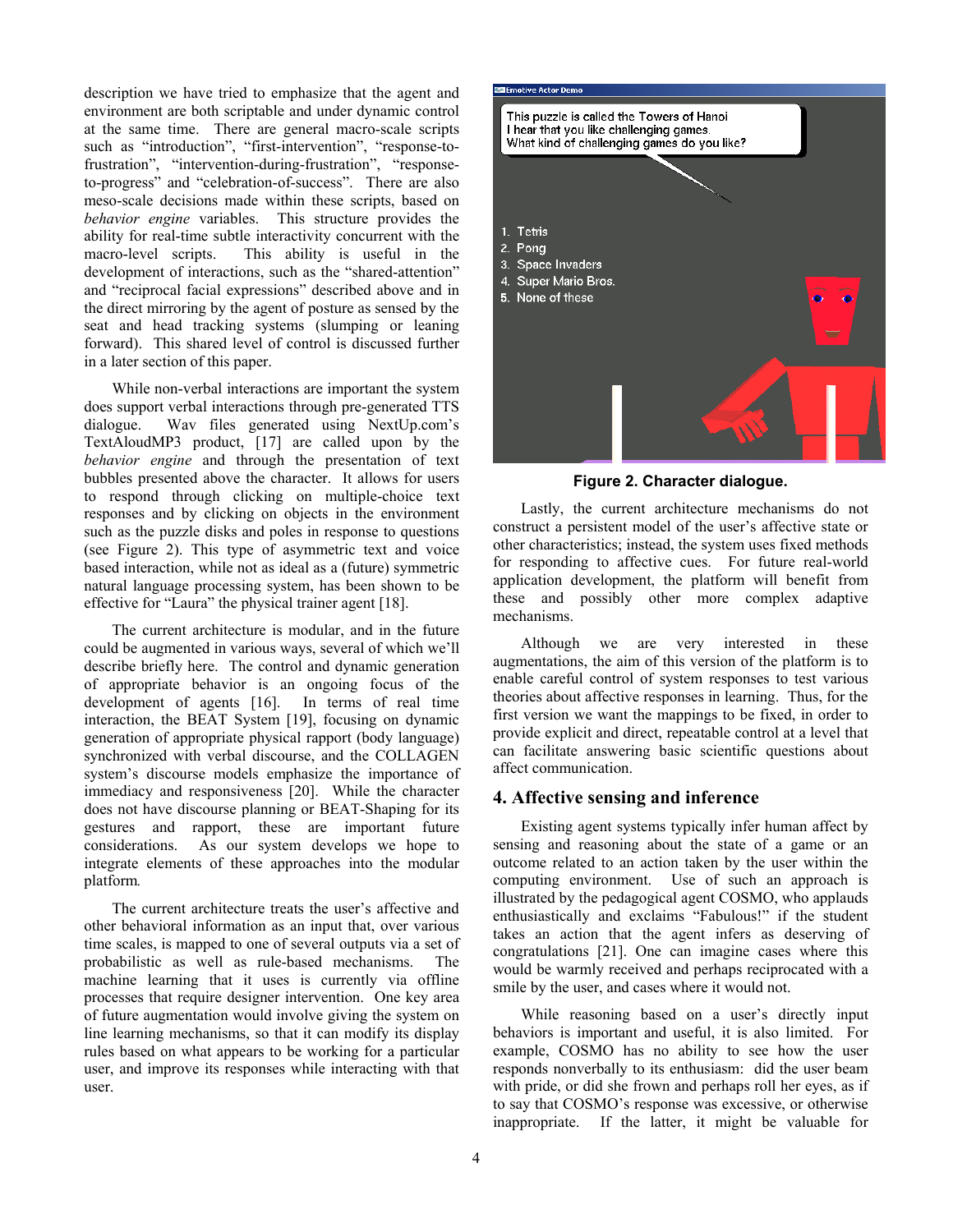COSMO to acknowledge its gaffe, thus making it less likely the user will hate it or ignore it in the future. Thus, we wish to advance agent capabilities to include perceptual sensing of nonverbal affective expressions together with the channels that are traditionally sensed in interactive agent systems.

Affect can be expressed in many ways –- not just through facial expressions and gestures, but also through the adverbs of pretty much any aspect of the interaction. Affect modulates how you type and click, what words you choose to speak and how you speak them, as well as how you fidget in your chair and how you move your head and facial muscles. Our approach is one of integrating many channels of information in order to better understand how affect is communicated.

The multi-modal sensor system that we are using in the current version of this platform consists of a Pressure Mouse, a Wireless BlueTooth skin conductivity sensor, a Posture Analysis Seat, a Facial Action Unit analysis using the Blue Eyes camera system, and Head Tracking. This system expands upon the earlier work of Kapoor, Mota, and Picard [22], which used only facial and postural information. Through the combination of all these modalities we not only seek to provide the agent with a better understanding of the affect and interactions of the user but also to determine the contribution of each of the sensors to the modeling of affect [15].

#### **4.1 Pressure mouse**

The Pressure-Mouse has eight force-sensitive-resisters that capture the amount of pressure that is put on the mouse throughout the activity [23]. Users who have been administered a frustration inducing online application form have been shown to produce increasing amounts of pressure related to their level of frustration [24].

#### **4.1 Wireless BlueTooth skin conductivity**

In collaboration with Gary McDarby at Media Lab Europe and Carson Reynolds at the MIT Media Lab, we have developed a wireless version of our earlier "glove" that senses skin conductivity. While the skin conductivity signal does not tell you anything about valence – how positive or negative the affective state is – it does tend to be correlated with arousal – how activated the person is. High levels of arousal tend to accompany significant and attention-getting events [25].

#### **4.2 Posture analysis seat**

The Posture Analysis Seat utilizes the TekScan sensor pad system developed for medical and automotive applications [26]. The system uses pattern recognition techniques, while watching natural behaviors, to "learn" what behaviors tend to accompany states such as interest and boredom [27]. The system thus detects the surface-level behaviors (postures) and their mappings during a learning situation in an unobtrusive manner so that they don't interfere with the natural learning process. Through the

chair, we have demonstrated significant detection of nine static postures and four temporal patterns associated with learner interest.

### **4.2 Blue Eyes camera system**

Kapoor and Picard [28] have been developing automatic tools for computer vision and machine learning that are capable of detecting facial movements and head gestures used as conversational cues and communications of emotion. The system currently tracks upper facial features, eyes and eyebrows, their motion and action (eyes squinting or widening, eyebrows raised, head nod and shake). These techniques are being extended to include lower facial features, cheeks and mouth, which express smile, fidgets, and tension. The data logging includes full frame synchronized capture of the Blue-Eyes [29] camera images at 20 hz giving the opportunity to code for additional facial action units as they are identified.

#### **4.3 Head Tracking**

The Head Tracking System [30,31] is built upon the Small Vision System developed by SRI International and the MEGA-DCS stereo camera [32]. This system also incorporates real-time head nod and head shake algorithm [33]. This system provides information on the intersection of the user's gaze and the screen plane. This plane can be shifted to various reference depths within the environment to ascertain the virtual object that a user is directing their head toward. This type of sensing helps to facilitate shared attention behaviors.

We have the wide screen plasma screen that provides greater spatial resolution between objects. This causes users to move their head, to a greater extent than they would on a smaller screen, to attend to different objects and points of interest. This facilitates the use of the head tracker.

### **4.4 Video capture**

The video camera records the user and the onscreen activity. It is positioned so as to acquire both an image of the user and an image of the screen that is reflected in a mirror positioned behind the users head. This system was chosen so as not to miss any of the features of the user/character interaction and provide true (same image) synchronization. When the system is initialized a datagram signal is sent to start the DirectX video capture and the time is noted in the log.

#### **4.5 Open architecture for new sensors**

The sensor system is constructed as an open architecture that can be added upon simply by sending sensor output to the Server-System. The data will be logged for future offline analysis for its incorporation to the *inference engine* and the data can be passed on to the *behavior engine* and coded for direct interpretation and association with behavioral actions.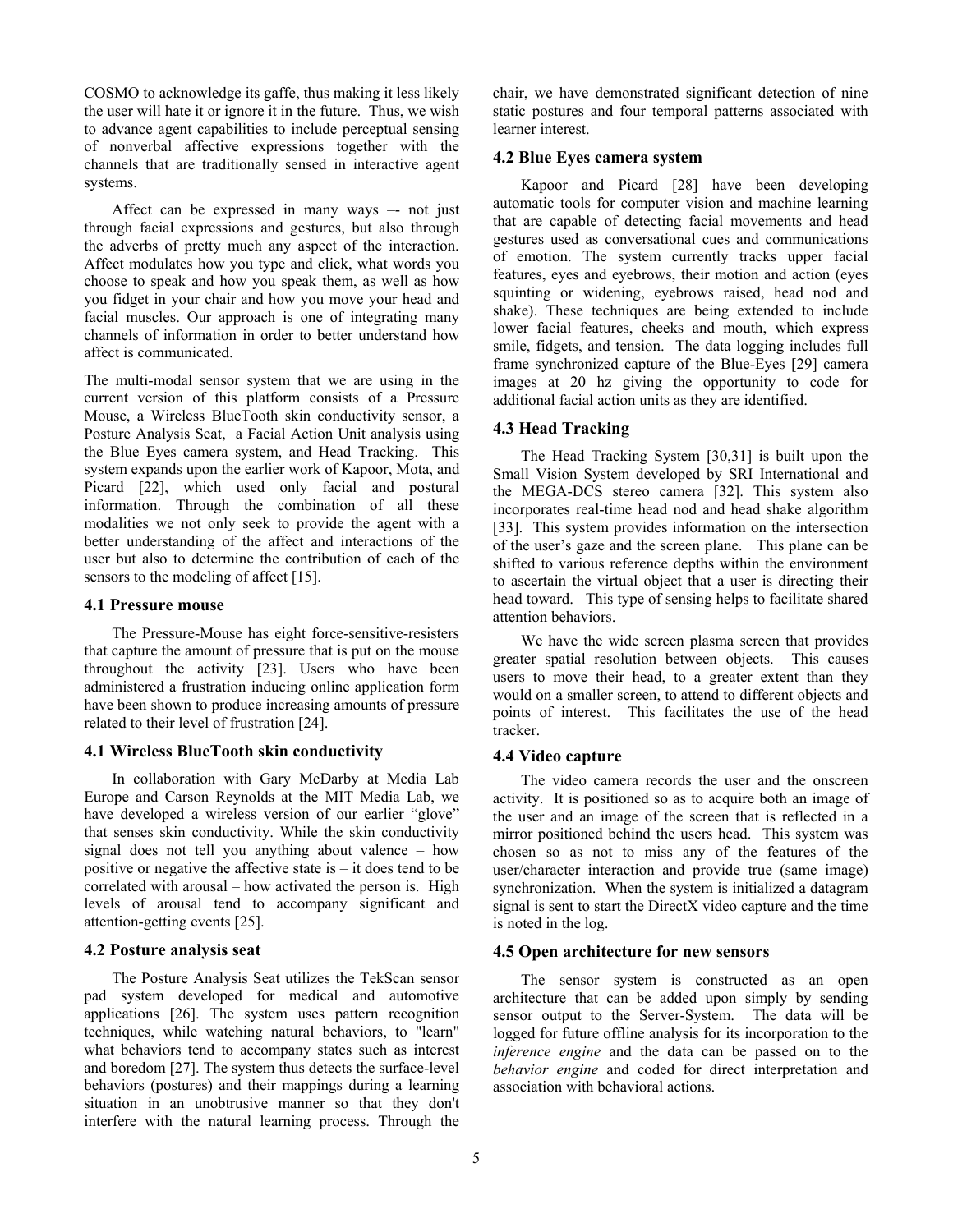### **4.6 Inference Engine**

The simplest inference engine for an empathetic agent would be to recognize movements that the character was capable of mirroring or mimicking, such as leaning toward the system, smiling, nodding, and so forth. These can be recognized with current pattern recognition tools that we have developed. At a more advanced level, we wish to discern states such as "is the person interested?" Here, we have found that coupling different channels leads to improvement over any one channel [15]. While most of the learning conducted by the inference engine is done offline, in parallel with algorithm development, our aim is to enable inference to occur in real time, and to eventually learn continuously online while interacting with people. In the case of a learning companion the inference engine will be trained to identify states such as frustration or distress, interest or boredom, and pleasure, among others. The inference engine generates the state information that along with the relevant sensor-data, is submitted to the behavior engine.

# **5. Character and environment**

The animation system allows explicitly separate control of *(i)* actions and *(ii)* affect of the character as the character performs actions, in a rough analogy to verbs and adverbs. This architecture allows characters to perform the same actions with varying body language and affect. For the current project, this structure allows the same actions to be repeated with differing affects. Actions include walking, jumping, reaching, blinking, grabbing and looking at selected objects.

The actors can follow sequential scripts, which have access to variables that monitor the state of the simulation world. These scripts can be run in parallel and can contain control structures such as "if" conditionals, "while" loops, and both sequential and parallel calls to procedures.

The actors can respond to events in their environment, either by conditionally switching between scripts in response to changes in environment variable values, or else under explicit control of an external C++ program.

Actors also contain internal scalar variables or "knobs" that can be modified over time by the actor's script. These knobs include posture (stooped versus erect), knees more bent or unbent, thrusting the pelvis forward or back, thrusting the pelvis from side to side, limping, rate of eye blink, face coloration, sidling (side-stepping), energy level (snappy, quick movement versus slow movement), involvement (body follows gaze direction more or less), and jitteriness (for creating more or less nervous appearance).

It is very easy to combine these controls to create somewhat higher level controls. For example, thrusting the pelvis forward/back can be used together with thrusting the pelvis left/right, in order to create hip gyration for dancing. The same low level forward/back hip control can also be

used to move the pelvis backward while bending the knees, to make the character sit down.

Face affect knobs constitute an integrated subsystem. We use the same facial affect controls that were previously described in (Perlin 1997) [34]. These include head turn, nod and tilt, eyebrows up/down, eye gaze direction, eyes open/closed, eyelid-centers up/down, mouth open/closed, mouth corners up/down, mouth narrow/wide, sneering. That subsystem has previously been effectively used to help children with Autism to learn how to accurately recognize human facial affect [35].

Each of these controls can either have the same value for the left and right sides of the face, or can be given left/right asymmetric values. The latter case is used for such gestures as winking and one-sided sneering or smiling (See Figure 3).

Rather than provide only a high level emotional API, we chose to provide lower level physical affect knobs, which the script writer can combine to create the appearance of higher level or more subtle emotional affects. In particular, by providing lower level controls, such as mouth corners raised, rather than "smile", we enable script writers to create the appearance of a very rich set of emotional states, including even self-contradictory emotional states. For example, a character's mouth can be smiling while his eyelids can convey sad or neutral affect.



**Figure 3. The agent is capable of a continuum of different expressions.**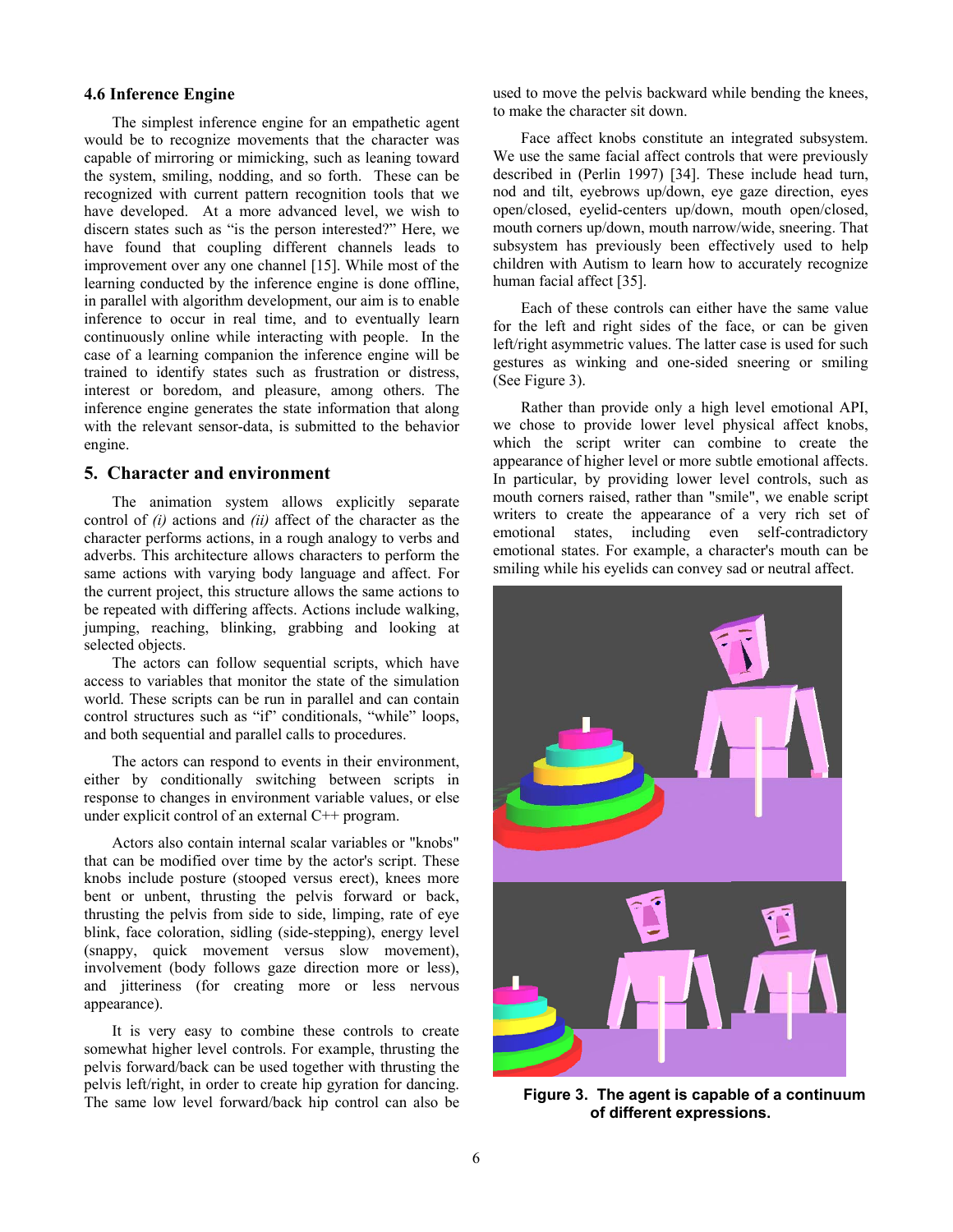For this project, the architecture is used for "mirroring": features of the user's emotional state are inferred, and the actor is instructed to visually mirror aspects of that state. In this way, a virtual actor can appear to mirror users' emotional state without the virtual actor itself needing to have an extensive internal emotional model. Also, the "mirroring" can be conducted with natural appearing variation, so that it does not appear to be an exact duplication of what the user does.

Other knobs that control physiological appearance are also being used for this project. The system allows the programmer to control, at run-time, physical attributes such as height, girth and gender. In the current project these are being used to roughly match the physical characteristics of the user, in order to maximize the empathic effect of mirroring. We also expect these capabilities to prove useful in other contexts.

# **6. Research investigations**

The platform that has been described is a generalpurpose tool, which is currently adapted for exploration of affective interactions in learning situations where a synthetic character serves as a companion or coach to accompany a human learner. We also see potential uses in the exploration of non-verbal social-emotional communication that arises in areas as diverse as business negotiation and therapeutic care giving. Affect communication is believed to play a key role in job interviews, persuasive interactions, creative problem solving, behavior-change motivation, tutoring, and more. For example "thin slices" of video (30s or just 6s long) when rated for non-verbal behavior such as warmth, enthusiasm, and likeability has significant predictive value of perceived teacher effectiveness by college and high school students [36]. Likewise, Judges' belief about the guilt of a defendant is transmitted affectively in their brief, "unbiased", instructions to the juries and predicts jury outcome [37]. This range of findings shows that many aspects of relational studies may not require longitudinal study, that the formative elements of relationships can be very strong from the outset and that these elements are strongly influenced by nonverbal communication. A few examples are described below, with emphasis on their applications to the science of learning.

# **6.1. Facilitating relationships and learning experiences**

We see several opportunities for this platform to be used in the development of learning companions, intelligent tutors, virtual peers, or groups of virtual friends to support learning, creativity, playful imagination, motivation, and to pursue the development of meta-cognitive skills that persist beyond interaction with the technology. Relationships have been shown to be effective in many learning situations: they help learners to develop responsibility, and increase the belief in children's ability for mastery; and caring

relationships have also been shown to be predictors of performance [38,39,40,41]. Embodied conversational agents are capable of: developing trusting and beneficial relationships with humans; sharing combined physical and virtual space with children; and helping children develop literacy skills [18, 42]. The ability to recognize and respond to affective information in an empathic way plays a role in all of these relationships. It has been argued that being attuned to the child's emotional state through affective sensing will be important to the development of Intelligent Tutoring Systems and learning companions [43,44,45 ].

We are particularly interested in the nonverbal emotional signals sent by the agent, and how these are timed relative to those expressed by the learner. For example, if the agent subtly "mirrors" the leaning forward posture, facial expressions, and other expressive moves made by the learner, will this increase rapport and liking for the agent? (Note that we do not mean that the agent should perfectly imitate such expressions, which we think would be distracting.) Such an outcome might in turn facilitate increased desire by the learner to continue with a difficult task and possibly even a task perceived as boring, enabling them to gain valuable experience in persevering through difficulty. Perseverance makes it more likely the learner will achieve success in problem solving, which is often its own reward. Having "great learning experiences" is widely believed to facilitate intrinsic motivation toward learning [46]. Thus, we'd like to use this platform to help understand the role of affect communication in facilitating great learning experiences*.*

# **6.2. Can you catch enthusiasm from an agent?**

Another line of investigation is not to test mirroring effects where the agent responds to the learner, but emotion contagion effects, which have the aim of getting the learner to respond to the agent. Many people have had the experience of becoming interested in a topic because of the "infectious" enthusiasm of a teacher or peer. We are curious if an agent can express emotion in a way that is infectious to its human companion – perhaps encouraging a desire in the learner to look more deeply into a topic than the learner is otherwise motivated to do. By carefully varying parameters that control how the agent expresses affect, either in response to the learner or proactively, we can use this platform to test various hypotheses about the role of visible and verbal affect communication in learning.

# **6.3. Enabling better responses to failure**

Our main focus at this time is to see if we can improve the learners' response to failure through empathetic interaction. Failure is important to learning and instrumental to the development of multiple points of view required for deep understanding [47,48,49]. To facilitate deep understanding of a new concept -- to facilitate learning -- learners must have the opportunity to develop multiple and flexible perspectives. The process of becoming an expert involves failure, understanding failure, and the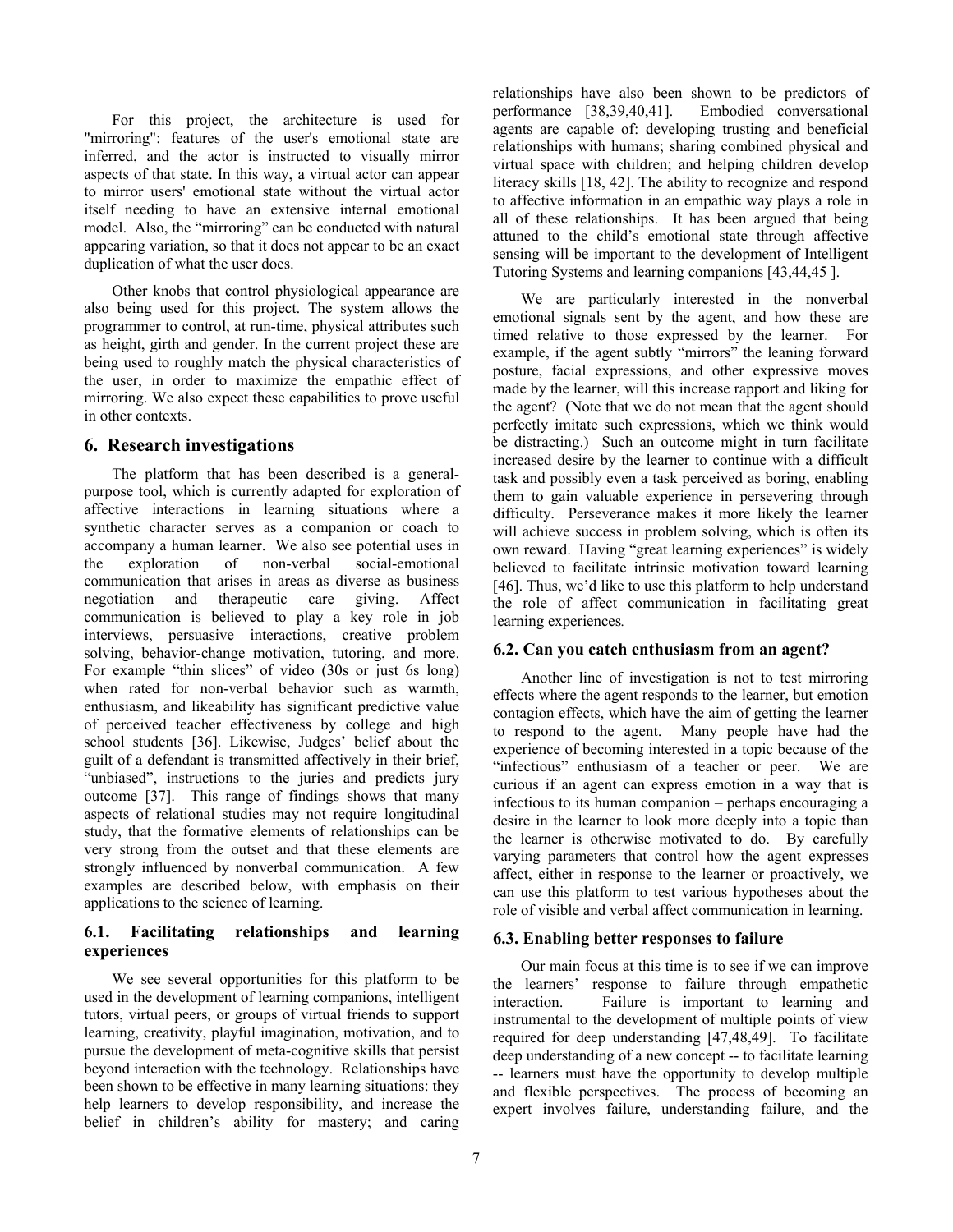motivation to move onward. Meta-cognitive awareness and personal strategies can play a role in developing an individual's ability to persevere through failure. However, failure and repeated failure can also have a negative impact on motivation, affect, and learning. Therefore, learners' response to failure is very important to their continued learning. While most agents treat positive events with positive expressions and negative events with expressions such as disappointment or confusion, without regard for what the learner himself is expressing, our approach examines the expressions of the learner together with these other events that make up the interaction. For example, a traditional system that sees a learner making repeated errors would respond negatively; however, our system would also look to see what the user is expressing: Is she making mistakes because she's curious and exploring different approaches? Or is she making mistakes and showing increased frustration and perhaps distress? Our system will explore different ways to respond to these conditions, taking into account the affective state expressed by the learner. Additionally, by watching the learner's own response, the system can try to gauge how positive it should appear when the learner succeeds, celebrating big successes even longer if it can get the learner to share its smiles, while attenuating its positive expressions if the learner's affective expressions oppose those of the agent.

One hypothesis is that a learning companion with the ability to sense and respond empathetically to the child's affect, will have a greater impact toward learning than one that lacks this ability. Our plan is to test this hypothesis through experiments that use the Towers of Hanoi activity as the learning setting. The Towers of Hanoi is an engaging and challenging puzzle that has been the subject of considerable mathematical and psychological study [50]. A principle benefit of the choice of the Towers of Hanoi as a learning scenario is that it is recursive -- a procedure that includes itself and therefore is repeated for each successive operation. It therefore presents the important opportunity not only for failure and recovery but repeated failure and recovery. Repeated failure and recovery has been advocated as being fundamental to the development of deep understanding and multiple viewpoints [47]. In the Towers of Hanoi, persevering through repeated failure, with the assistance of a Learning Companion Architecture, may result in affective awareness, thinking strategies, and learning that significantly contributes to expertise during a very few sessions.

To incorporate the Towers of Hanoi into the system the task-state information is treated as an additional sensor input and a module is incorporated in the *behavior engine* that recognizes the significance of task-states and interactions, such as progression, regression, completion of a recursive cycle and completion of task. We are collecting data with 12-13 year olds as subjects, varying strategies of affective mirroring and responding, and testing the impact on outcome measures of interest, perseverance, caring, enjoyment, and performance. While these findings propose

that it is quite possible to find a direct effect of interaction with a character during the interaction, what we would like to show is the persistence of that affect beyond the interaction with the character such that it effects a change in approach, meta-cognition, and behavior. The latter is a longer-term effort, but one in which the current platform plays a supporting role.

## **6.4. Cognitive-affective explorations**

There are also many additional research questions that the new platform facilitates. For example, we have long been interested in the role that emotional awareness plays in persevering through difficult situations. When you become aware that you are frustrated, and recognize that frustration means a goal has been impeded and it is time to search for a new strategy, then your "frustration awareness" can be used productively to trigger a search for alternate means of reaching your goal. Recognizing that frustration is a common and natural part of learning can help a learner to not get discouraged so easily. Can an agent help a learner to become more aware of these states, and perhaps even model better ways to respond to them, inspiring the learner to do likewise? Agent expressions that subtly or overtly mirror or respond to a learner's affective state might be used to facilitate improved emotional awareness.

Not only can posture be used as a communication tool, but also it can have a direct effect on affect and on outcome measures. In "Stoop to Conquer: Guiding and Self – Regulatory Functions of Physical Posture after Success," Riskind finds that a congruency between posture and recent performance is not only an expression of that performance but is also in fact a beneficial strategy for future success. If an "appropriate" posture, e.g. slumping after failure, is taken, then it can be part of a beneficial self-regulatory process which minimizes helplessness, depression and motivational deficits [51].

In contrast, encouraging the learner to "buck up" or keep the "chin up" and sit up proud in the face of failure can have harmful effects. It would be interesting to see if an empathetic agent, designed with such findings in mind, could encourage slumping after failure, and sitting up proudly after success, and replicate and further illuminate the results of Riskind in this more controlled environment.

Isen and her colleagues have found evidence that mild positive affect improves negotiation processes and outcomes; promotes generosity and social responsibility; self-efficacy; motivation toward accomplishment; openness and flexible manipulation of new information. "Positive affect is a source of human strength… promoting thinking that is not only efficient, but also careful, open-minded and thorough [52]." It is important to realize that the staying power of negative affect tends to outweigh the more transient experience of positive affect. This is a phenomenon known as "negative asymmetry [53]." Unfortunately for the purposes of motivating learners this negative asymmetry means that negative affect experienced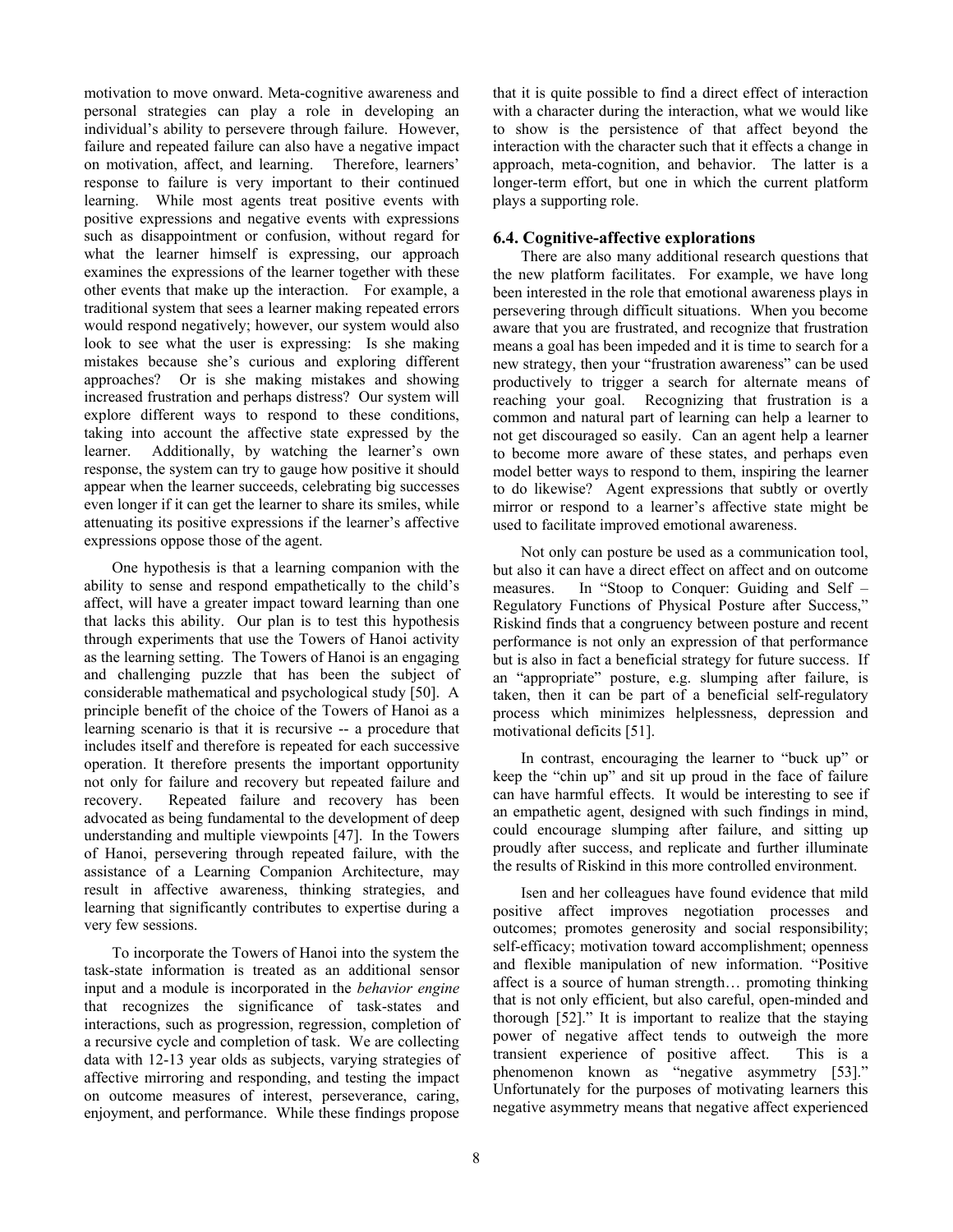from failure will persist disproportionately to the positive affect experienced from success. Educators and innovators must try extra hard to create motivating learning environments which celebrate achievement and provide sustaining inquiry opportunity at times of failure. At the same time, negative affect has also been shown to play an important role in facilitating certain kinds of focused analytical thinking [54]. Learning technologies that monitor affect can examine many more of the effects of positive and negative affect, perhaps promoting positive affect particularly at times of great challenge, while not shying away from negative affect when it might be useful to induce.

# **7. Conclusion**

A new platform for affective agent research has been developed. It integrates an array of affective sensors in a modular architecture that drives a system server and data logger, *inference engine*, *behavior engine* and *character system*. The *character system* includes dynamically scripted character attributes at multiple levels. This approach is particularly suited to affective expression. This platform will be used to explore several affective findings in the social, behavioral, and learning sciences. Preliminary tests show that multi-sensor logging and generation of affective response to children's interactions are possible in real-time. We expect to have conducted a number of experiments on affective interactions and to be able to present results at the workshop.

# **8. Acknowledgements**

We acknowledge contributors to the system development: Ashish Kapoor, David Merrill, Rob Reilly, Barry Kort, Danielle Martin, Devin Neal, Louis-Philippe Morency, Carson Reynolds, Phil Davis, Karen Liu, Marc Strauss and Salene Mota. This material is based upon work supported in part by the MIT Media Lab's Things That Think consortium and in part by the National Science Foundation under Grant No. 0087768. Any opinions, findings, conclusions, or recommendations expressed in this publication are those of the authors and do not necessarily reflect the views of the National Science Foundation or the official policies, either expressed or implied, of the sponsors or of the United States Government.

# **8. References**

1. J. Bates, A.B. Loyall, and W.S. Reilly, An architecture for action, emotion, and social behavior; Proceedings of the Fourth European Workshop on Modeling Autonomous Agents in a Multi-Agent World, S. Marino al Cimino, Italy, 1992.

2. T. Koda, and P. Maes, Agents with Faces: The Effect of Personification, Proceedings of HCI'96, 1996.

3. C. Elliott, J. Rickel, and J. Lester, Lifelike Pedagogical agents and affective computing: An exploratory synthesis, In M. Woodridge and M. Veloso, eds., Artificial Intelligence Today, Volume 1600 of *Lecture Notes in Computer Science*, Springer-Verlag. pp. 195-212, 1999.

4. L. Johnson, J. Rickel, and J. Lester, Animated Pedagogical Agents: Face-to-Face Interaction in Interactive Learning Environments, International Journal of Artificial Intelligence in Education,11, pp. 47-78, 2000.

5. J. Klein, Y. Moon, and R.W. Picard, This Computer Responds to User Frustration: Theory, Design, Results, and Implications, Interacting with Computers, 14, pp. 119-140, 2000.

6. T. Bickmore and R.W. Picard, Towards Caring Machines, Proceedings of Conference on Human Factors in Computing Systems (CHI), 2004.

7. P. Salovey and J. D. Mayer, Emotional intelligence. Imagination, Cognition and Personality, 9(3):pp. 185-211, 1990.

8. D. Goleman, *Emotional Intelligence*, Bantam Books, New York, 1995.

9. C. Breazeal, *Designing Sociable Robots,* MIT Press, 2002.

10. B. Reeves and C. Nass, *The Media Equation*. Cambridge University Press, Cambridge, 1996.

11. Y. Moon, Intimate Exchanges: Using Computers to Elicit Self-Disclosure from Consumers, Journal of Consumer Research, pp. 323-339, 2000.

12. D. Robinson and L. Smith-Lovin, Emotion Display as a Strategy for Identity Negotiation, Motivation and Emotion, Vol 23. No. 2. 1999.

13. K. Schneider and I. Josephs, The expressive and communicative functions of preschool children's smiles in an achievementsituation, J. Nonverbal Behavior 15: pp. 185-98, 1991.

14. P. Bull, *Body Movement and Interpersonal Communication*. John Wiley & Sons, New York, 1983.

15. A. Kapoor, R.W. Picard and Y. Ivanov, Probabilistic Combination of Multiple Modalities to Detect Interest, International Conference on Pattern Recognition, Cambridge, U.K; August 2004.

16. J. Lester, C. Callaway, J. Gregoire, G. Stelling, S. Towns, and L. Zettlemoyer, Animated Pedagogical Agents in Knowledge-Based Learning Environments, In *Smart Machines in Education*. K. Forbus and P. Feltovich (eds.), AAAI press, Menlo Park, CA, pp. 269-298, 2001.

17. NextUp.com website, TextAloudMP3, www.nextup.com, 2004.

18. T. Bickmore, "Relational Agents: Effecting Change through Human-Computer Relationships", MIT Ph.D. Thesis, February 2003.

19. J. Cassell, H. Vilhjálmsson, and T. Bickmore, BEAT: The Behavior Expression Animation Toolkit, SIGGRAPH '01, Los Angeles, CA. 2001.

20. C. Rich, C.L. Sidner, and N. Lesh, COLLAGEN: Applying Collaborative Discourse Theory to Human-Computer Interaction, AI Magazine, 2001.

21. J. Lester, S. G. Towns, and J. Fitzgerald, Achieving Affective Impact: Visual Emotive Communication in Lifelike Pedagogical Agents, International Journal of Artificial Intelligence in Education, 10, pp. 278-291; 1999.

22. A. Kapoor, M. Selene and R.W. Picard, Towards a Learning Companion that Recognizes Affect, Proceedings from Emotional and Intelligent II: The Tangled Knot of Social Cognition, AAAI Fall Symposium, November, 2001.